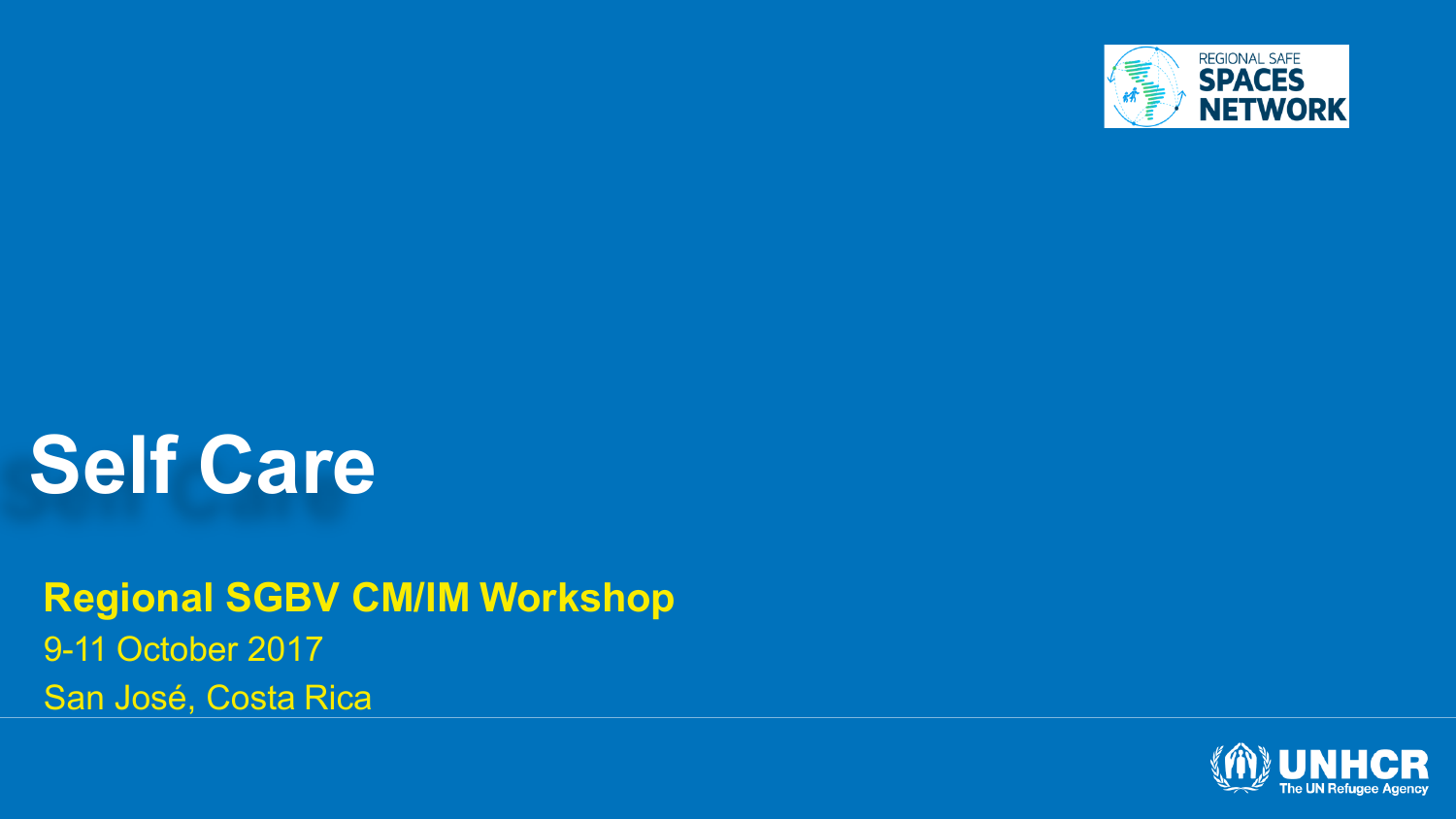

# **Learning objectives**

- Discuss some of the personal challenges experienced by staff working with SGBV survivors.
- Learn a few simple techniques on how to check in with yourself on a regular basis.

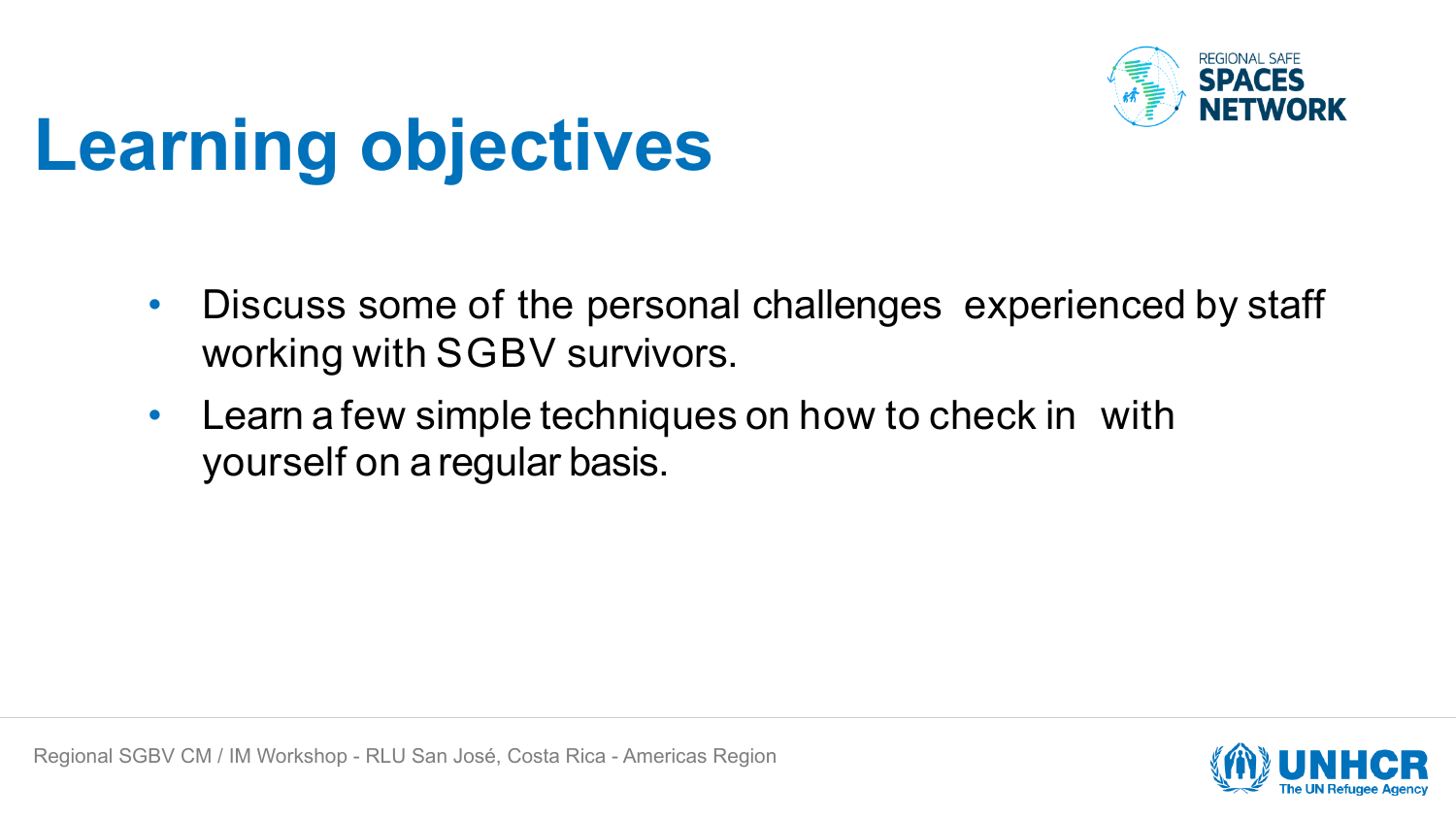

## **ACTIVITY: Four-point check-in**

#### Instructions:

- Stand up.
- Close your eyes.
- Think about each of the four points in turn.
- Make a note to yourself on

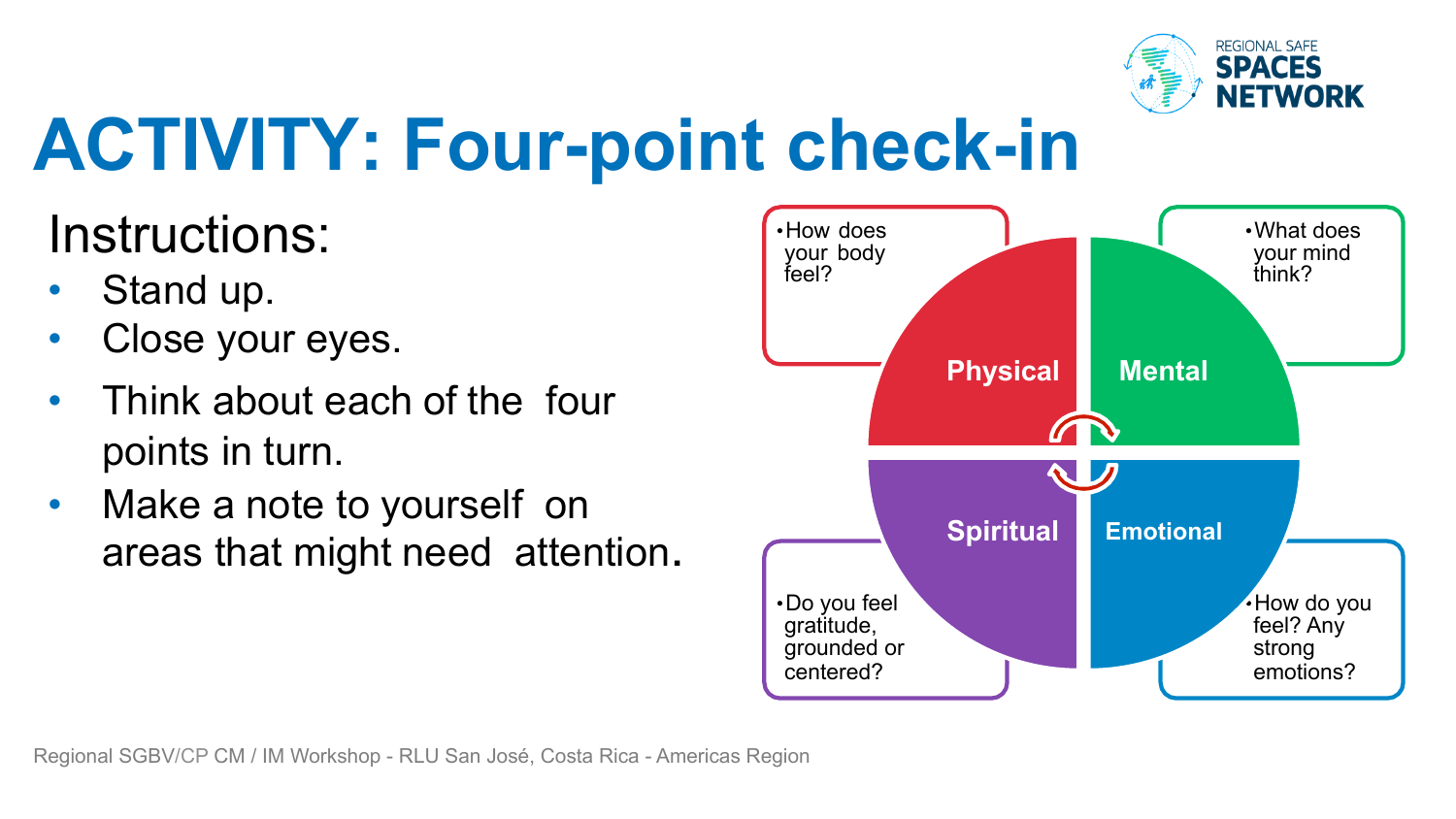

### **Other variations on the Four-point check-in**

- § Draw a circle divided into 4 parts. Sketch a picture in each section that represents your current state.
- Ask a loved one to describe what they are observing about you at the moment for each of the 4 areas.
- § Create a large circle on the ground. Ask a partner to step into each area and watch what arises in her/him as they step into the representation of each aspect of you.
- Take 4 photographs, one representing each aspect of you.

http://readyforchange.ca/2011/10/20/self-awarenessexercise-point-check-in/

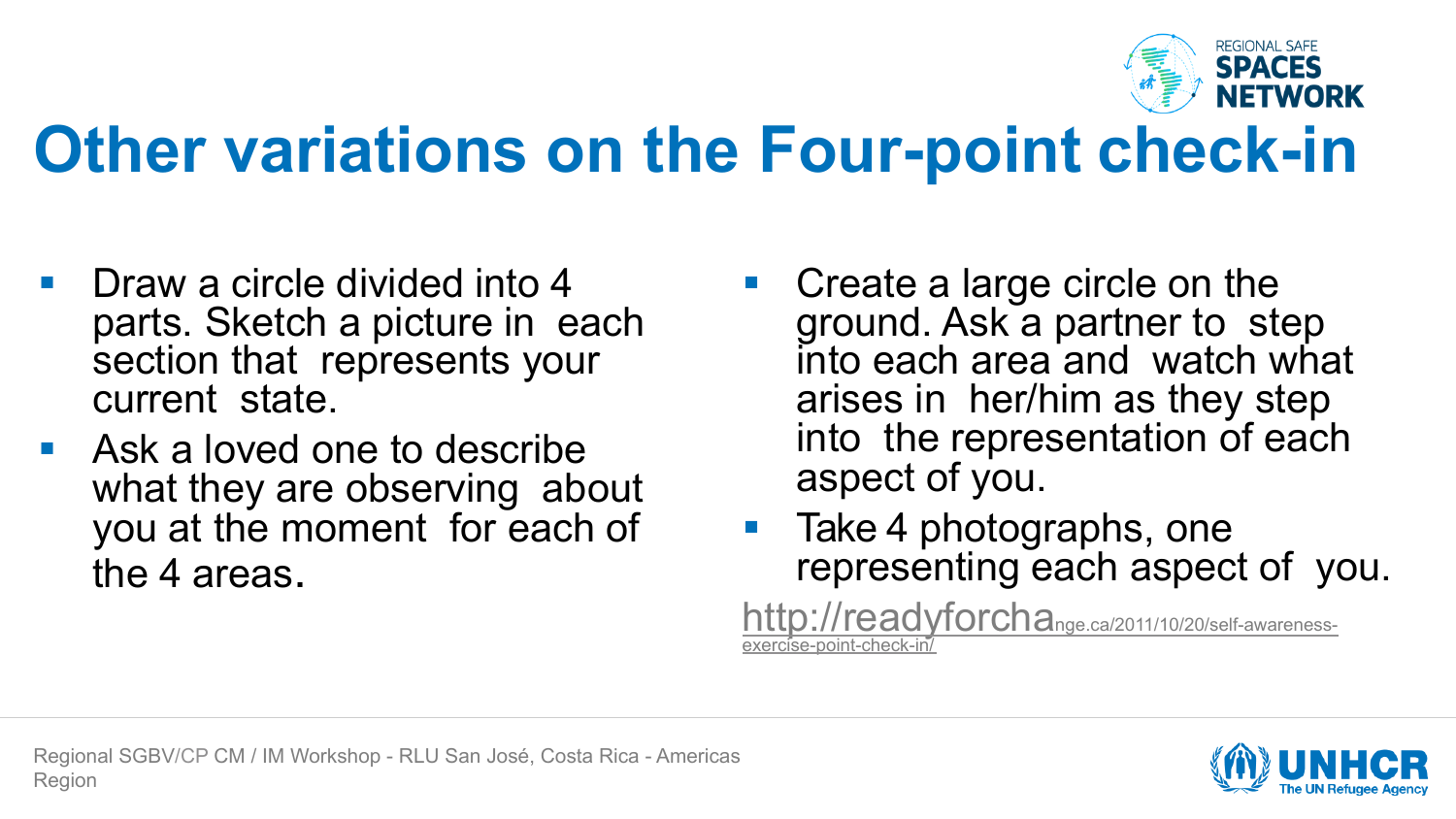### **Challenges experienced by staff working with SGBV survivors**



#### **Vicarious trauma**

Types of responses:

- Emotional/feeling
	- Thought/cognitive
- **Physical**
- **Behavioral**
- Inter-personal

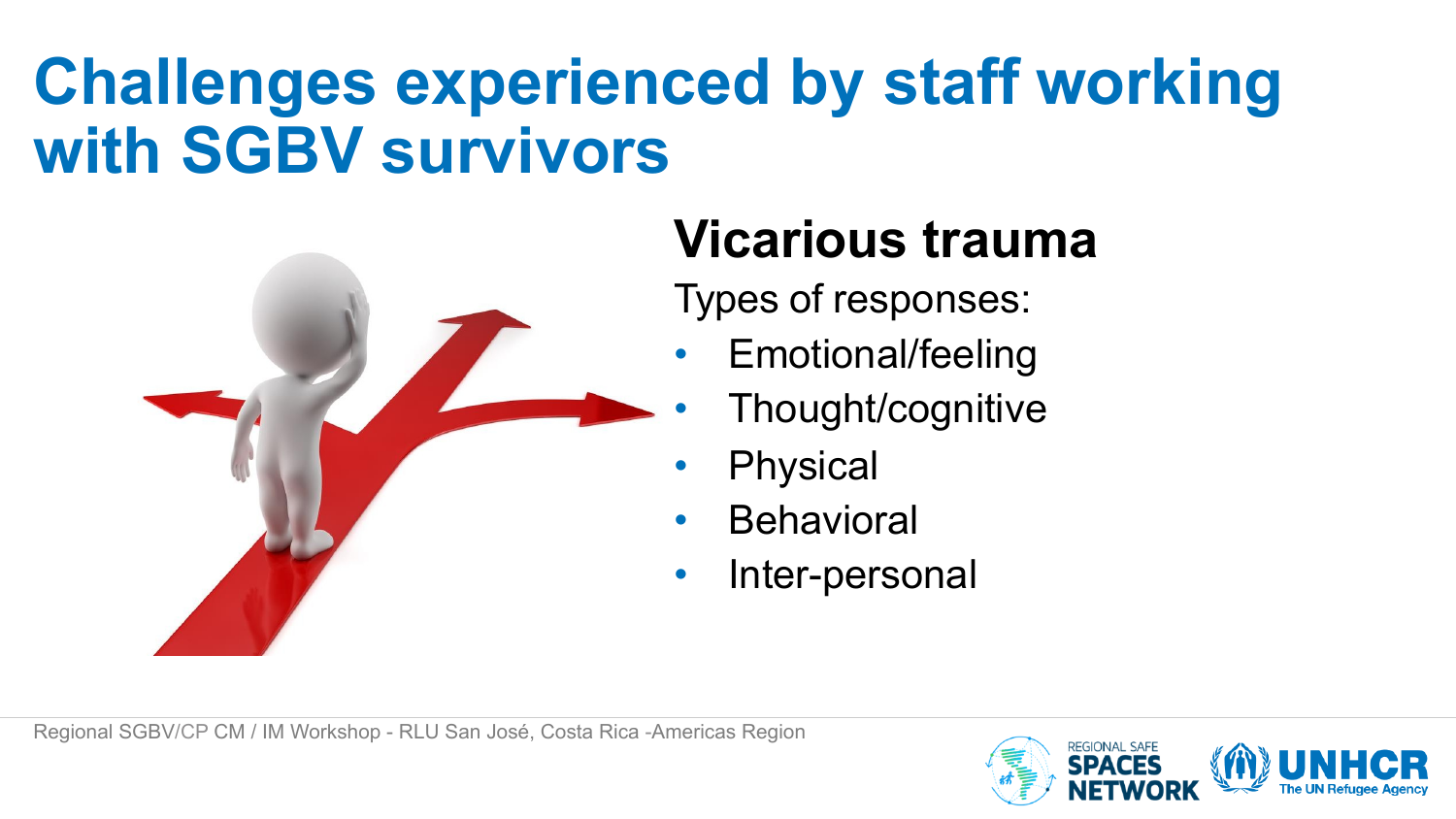

## **Self-check Action Plan**

| <b>Physical</b> | Mental    |
|-----------------|-----------|
| Emotional       | Spiritual |

Regional SGBV/CP CM / IM Workshop - RLU San José, Costa Rica -Americas

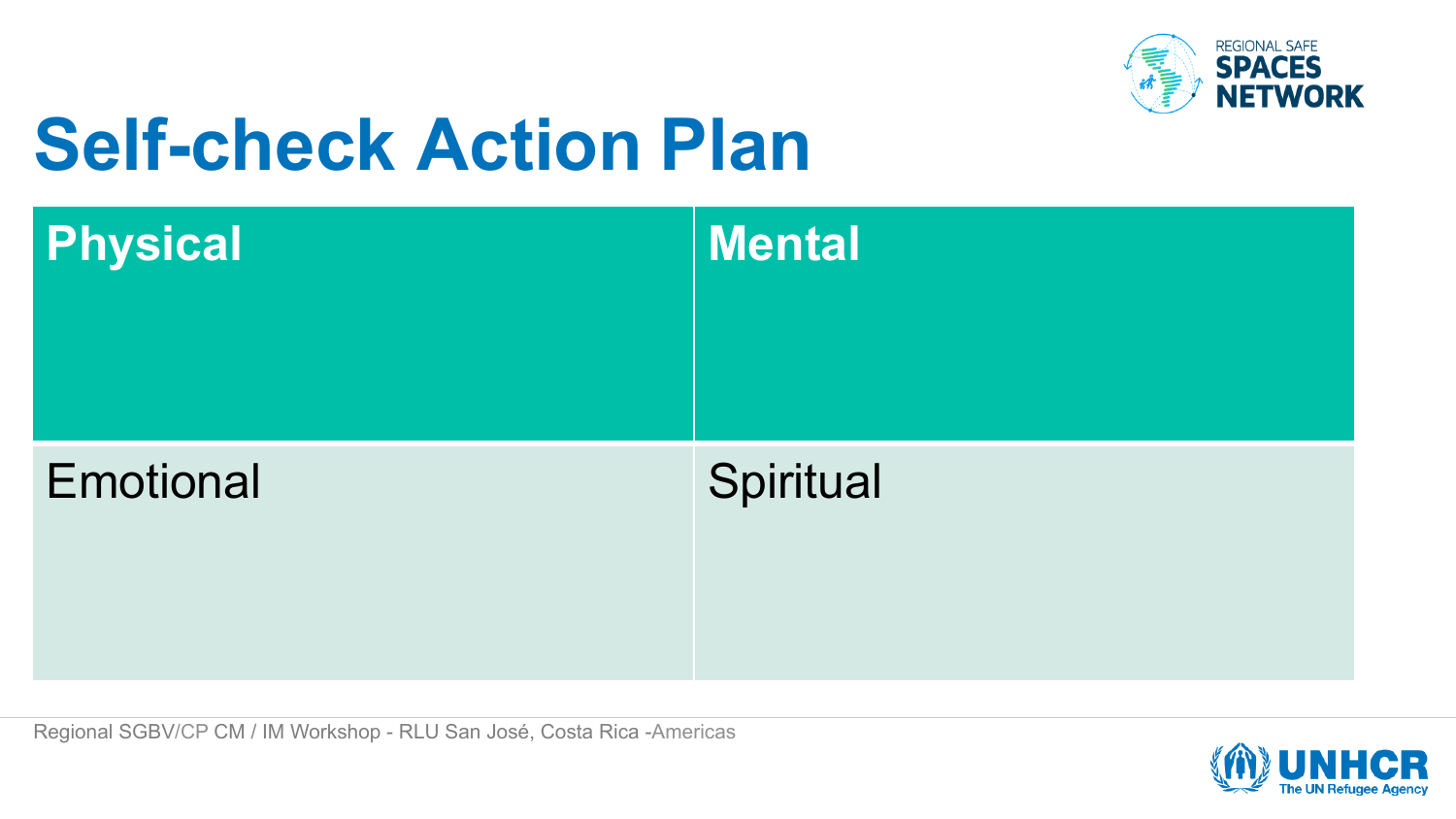



- Persons who work with SGBV survivors, children at risk and other people of concern may also experience additional stress or even vicarious trauma.
- Know the symptoms and some techniques on how to manage the stress.
- Practice regular self-care and reach out for assistance if you need it.